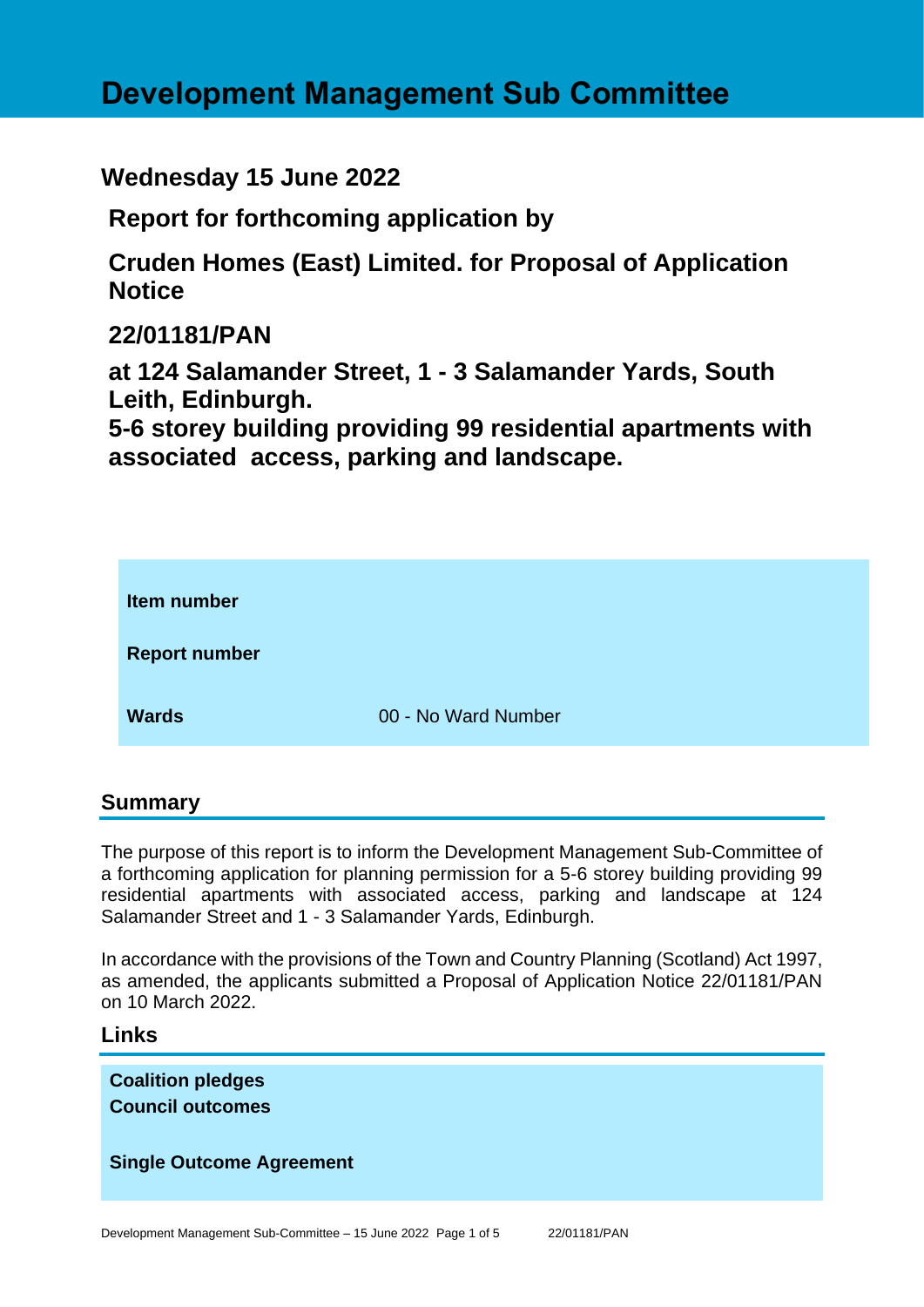## **Recommendations**

**1.1** It is recommended that the Committee notes the key issues at this stage and advises of any other issues.

## **Background**

#### **2.1 Site description**

The development site, covering an area of 0.5 hectares, lies to north of the city centre and is currently occupied by a commercial warehousing/retail unit and office block with storage yard. The site is bound by Salamander Street to the north, Salamander Yards to the west and Leith Links to the south.

The wider area along Salamander Street is industrial in character. This application site is located outwith, but abutting, Leith Links to the south which is in the Leith Conservation Area and a designated Local Nature Conservation Site.

#### **2.2 Site History**

There is no relevant planning history for this site.

## **Main report**

#### **3.1 Description Of The Proposal**

The forthcoming application will be a full planning application for a 5-6 storey building providing 99 residential apartments with associated access, parking and landscape.

#### **3.2 Key Issues**

The key considerations against which the eventual application will be assessed include whether:

#### **a) The principle of the development is acceptable in this location having regard to the development plan;**

The site is located in the Urban Area as identified by the Local Development Plan (LDP). LDP Policy Hou 1 (Housing Development) supports housing development at suitable sites within the Urban Area, subject to other LDP policies. The existing site is in employment use. LDP Policy Emp 9 (Employment sites and premises) permits the introduction of non-employment uses on the proviso that they will not prejudice or inhibit the activities of any nearby employment use; and the proposal contributes to the comprehensive regeneration and improvement of the wider area.

LDP Policy Del 3 (Edinburgh Waterfront) supports development which will contribute towards the creation of new urban quarters at Leith Waterfront. The site is located within the Edinburgh Waterfront: East of Salamander Place area (EW 1c) in the Local Development Plan (LDP). The development principles in the LDP guide future development in this area which is described as housing led regeneration on former industrial land. The Leith Docks Development Framework also covers this site.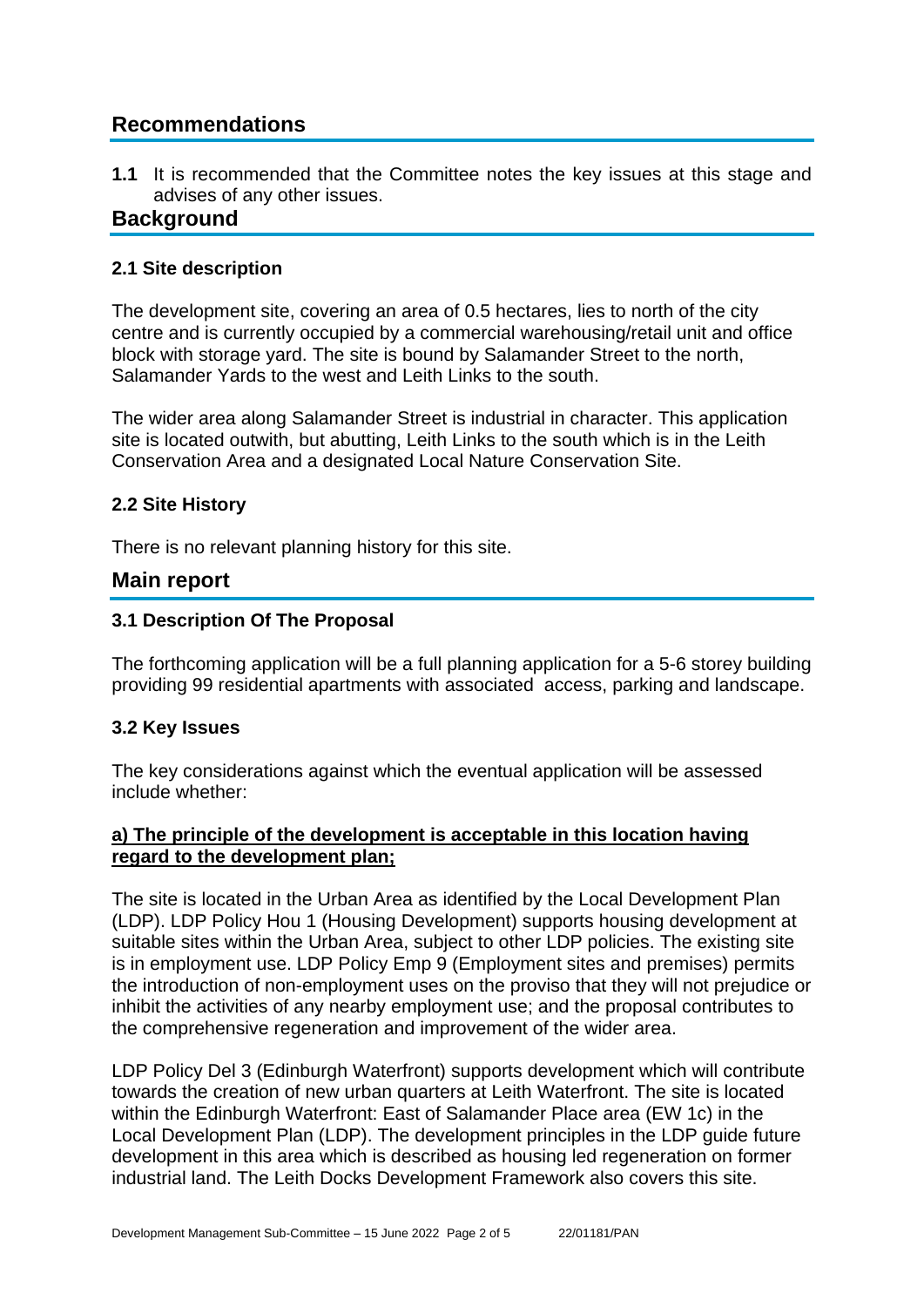The LDP is now over five years old, therefore should the applicant submit a planning application prior to the adoption of City Plan 2030, consideration would also need to be given to the 13 principles of sustainable development that are outlined in Scottish Planning Policy.

#### **b) Design, Scale and Layout**

Design development will need to take cognisance of relevant LDP design and environment policies and the Edinburgh Design Guidance. Detailed information will be required in relation to the height, materials and form of the proposed units. The design approach must be based on a thorough understanding of the surrounding context. The design should also take into account the impact of the proposals on the setting of the Leith Links and the Leith Conservation Area. The proposal should not adversely impact on key local views and wider city views as identified in Edinburgh Design Guidance.

An assessment on amenity of neighbouring and future occupiers, as required by LDP Policy Des 5 (Development Design - Amenity) will also be required.

#### **c) Access and transport**

The proposal shall have regard to LDP transport policies and Edinburgh Design Guidance including the Edinburgh Street Design Guidance and relevant factsheets. The applicant will be required to provide transport information to demonstrate how the proposal prioritises active travel and is aligned with parking standards, including service arrangements and cycle parking provision.

#### **d) The proposal has acceptable impacts on infrastructure**

The application will be required to consider impacts on infrastructures in accordance with LDP Policy Del 1 - Developer Contributions and Infrastructure Delivery.'

#### **e) Other Environmental Factors**

The applicant will be required to submit sufficient information to demonstrate that the site can be developed without having a detrimental impact on the environment. In order to support the application, the following documents will be required:

- − Pre-application Consultation Report;
- − Air Quality Impact Assessment;
- − Affordable Housing Statement;
- − Daylight, Overshadowing and Privacy Assessment;
- − Design and Access Statement;
- − Flood Risk Assessment and Surface Water Management Plan;
- − Landscape and Visual Impact Appraisal;
- − Landscape Strategy;
- − Noise Impact Assessment;
- − Phase 1 Site Investigation Report;
- − Odour Mitigation Assessment;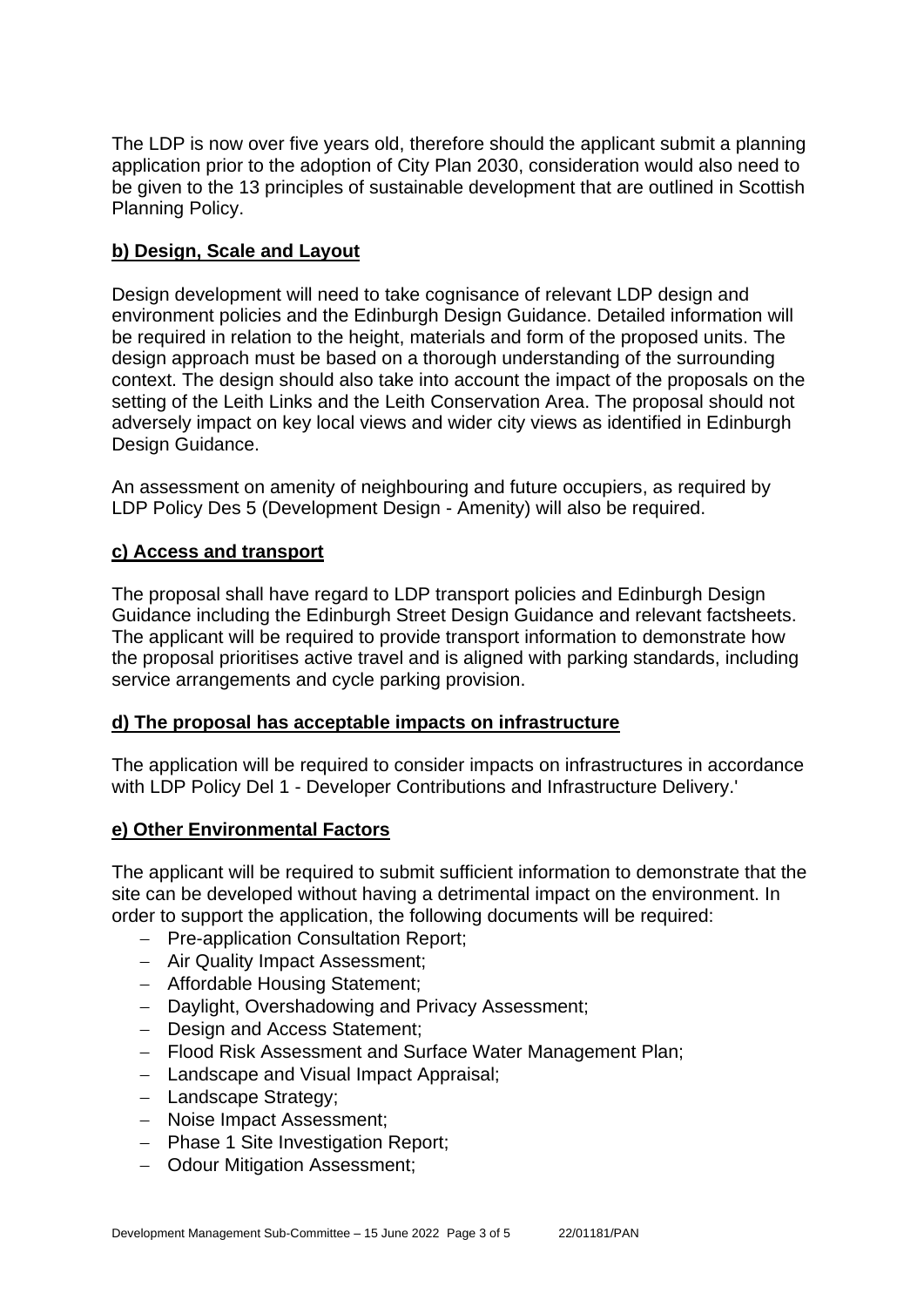- − Sustainability Statement and Form S1;
- − Transport Statement;
- − Tree Constraints Plan showing trees with 12 metres of the site boundary.

The application will need to be screened for an Environmental Impact Assessment including the cumulative impact of the proposals.

#### **3.3 Assessment**

This report highlights the main issues that are likely to arise in relation to the various key considerations. This list is not exhaustive and further matters may arise when the new application is received, and consultees and the public have the opportunity to comment.

## **Financial impact**

**4.1** The forthcoming application may be subject to a legal agreement.

## **Risk, Policy, compliance and governance impact**

**5.1** Provided planning applications are determined in accordance with statutory legislation, the level of risk is low.

## **Equalities impact**

**6.1** This is a pre-application report. When a planning application is submitted it will be assessed in terms of equalities and human rights.

## **Sustainability impact**

**7.1** A sustainability statement will need to be submitted with the application.

## **Consultation and engagement**

#### **8.1 Pre-Application Process**

There is no pre-application process history.

#### **8.2 Publicity summary of representations and Community Council comments**

In light of the ongoing Covid-19 situation, Scottish Government guidance on preapplication consultation makes provision for public consultation to be carried out without the need for a face-to-face public event.

Following receipt of the proposal of application notice (PAN) the applicant has given details of an online public exhibition held on Thursday 28 April 2022 between 3.30pm and 7.30pm.

The Proposal of Application Notice was sent to local Leith Ward Councillors at the time of the PAN submission, Councillor Adam McVey, Councillor Gordon Munro and Councillor Chas Booth. Ben Macpherson MSP, Deidre Brock MP, Leith Links